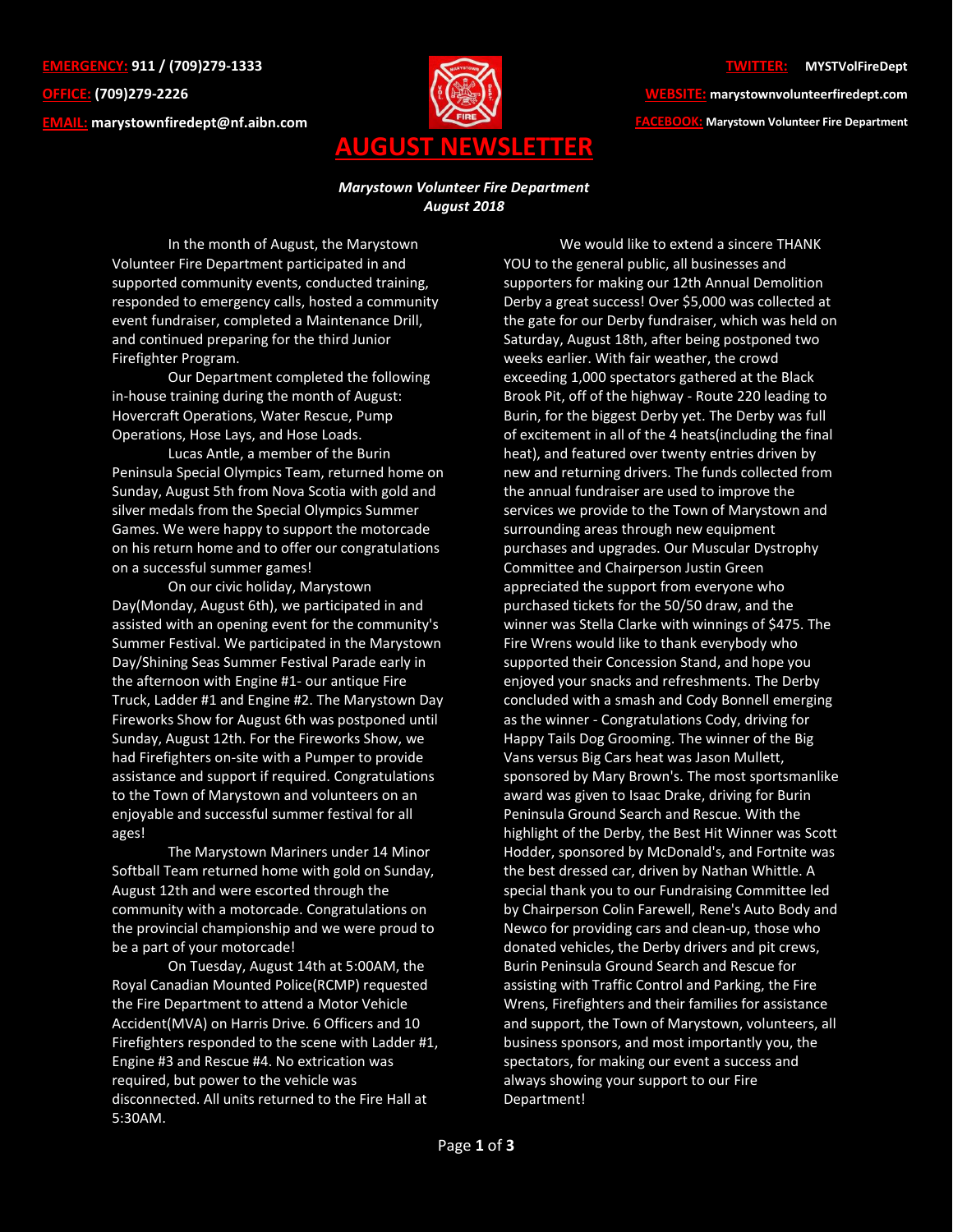On Wednesday, August 29th at 12:40PM, the Fire Department received a report of a Vehicle Fire on Ville Marie Drive. 4 Officers and 5 Firefighters responded to the scene with Engine #3 and Rescue #4. Upon arrival, the issue was found to be minor in nature, and we returned to the Fire Hall around 1PM. The RCMP also attended the scene.

On Friday, August 31st at 12:30PM, the Fire Department received notification of a residential Fire Alarm activation for 91 Harris Drive from an alarm monitoring company. Engine #3 and Rescue #4 were dispatched to the residence, but were cancelled en route as the activation was confirmed as false.

In just a couple of weeks, we will welcome our third group of Junior Firefighters! We are looking forward to another twelve(12) week program for youth in Grades 11 and 12. The program will get underway on Thursday, September 13th.

## *Upcoming Events:*

**\* Saturday, September 8th, 2018** - Participation in the Annual Burin Peninsula Health Care Foundation's Hospital Charity Golf Tournament at Grande Meadows Golf Course in Frenchman's Cove.

**\* Friday, September 14th, 2018** - Assistance with the Annual Take Back the Night Parade sponsored by the Grace Sparkes House and Burin Peninsula Voice Against Violence(More details to follow). **\* Saturday, September 29th, 2018** - 6th Annual Boot Drive for Muscular Dystrophy from 11AM to 3PM at the Fall Expo(Hotel), No Frills, Sobeys and Walmart.

**\* Saturday, September 29th, 2018** - Marystown Fall Expo Fundraiser hosted by the Fire Wrens, our ladies auxiliary, starting 10AM and continuing until 5PM at the Marystown Hotel and Convention Center(More details to follow).



**Picture 1. Motorcade for Special Olympian Lucas**



**Picture 2. Marystown Day/Shining Seas Parade**



**Picture 3. Under 14 Softball Team Motorcade**



**Picture 4. Marystown Day Fireworks Show**



**Picture 5. Hovercraft Operations Training**



**Picture 6. Motor Vehicle Accident(MVA) on Harris Drive**